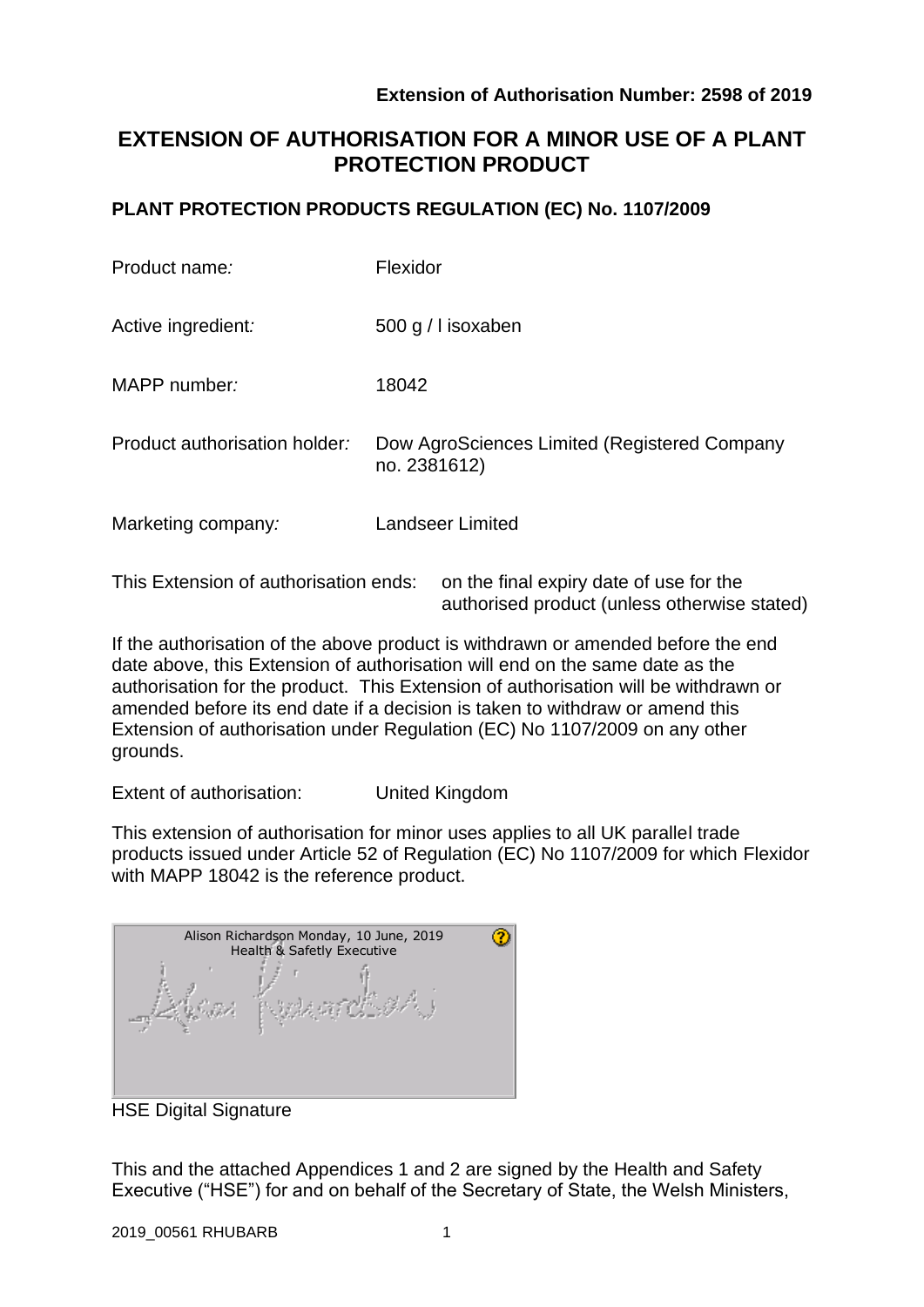the Scottish Ministers and the Department of Agriculture, Environment and Rural Affairs in Northern Ireland.

Date of issue: 10 June 2019

# **EXPLANATORY NOTES**

- 1. This is Extension of authorisation number 2598 of 2019.
- 2. This Extension of authorisation will be published on the website of the Chemicals Regulation Division of the HSE.
- 3. Application reference number: COP 2019/00561
- 4. Persons using the product to which this Extension of authorisation applies should acquaint themselves with and observe all requirements contained in the Regulation (EC) No 1107/2009, including the duty on the holder of any Extension of authorisation to notify information on potentially dangerous effects, a contravention of which is a criminal offence under those Regulations.
- 5. Neither the efficacy nor the phytotoxicity of the product for which this Extension of authorisation has been granted has been assessed and, as such, the user bears the risk in respect of failures concerning its efficacy and phytotoxicity.

## **ADVISORY INFORMATION**

This Extension of Authorisation relates to the use of 'Flexidor' (M18042) as a herbicide for use on outdoor rhubarb for the control of field pansies (Viola arvensis), nettles (Urtica dioica), red deadnettles (Lamium purpureum), speedwells (Veronica spp.), scentless mayweed (Tripleurospermum inodorum), groundsel (Senecio vulgaris), corn spurry (Spergula arvensis), purslane (Portulaca oleracea), knotweed (Polygonum spp.), chickweed (Stellaria media) and pearlwort (Sagina spp.).

Applications must be made via horizontal boom sprayers in a water volume of 100- 400 litres per hectare.

Application should be made only apply during the dormant period of the crop.

IMPORTANT: When applying this product under the terms of this Extension of Use Notice, comply with any resistance guidance or restrictions stated on the product label.

Total reliance on one pesticide will hasten the development of resistance. Pesticides of different chemical types or alternative control measures should be included in the planned programme. Alternating with different modes of action is a recognised antiresistance strategy.

To avoid phytotoxicity it is advisable to test on a few plants before treating the entire field. Replacement crops can be planted 180 days after treatment.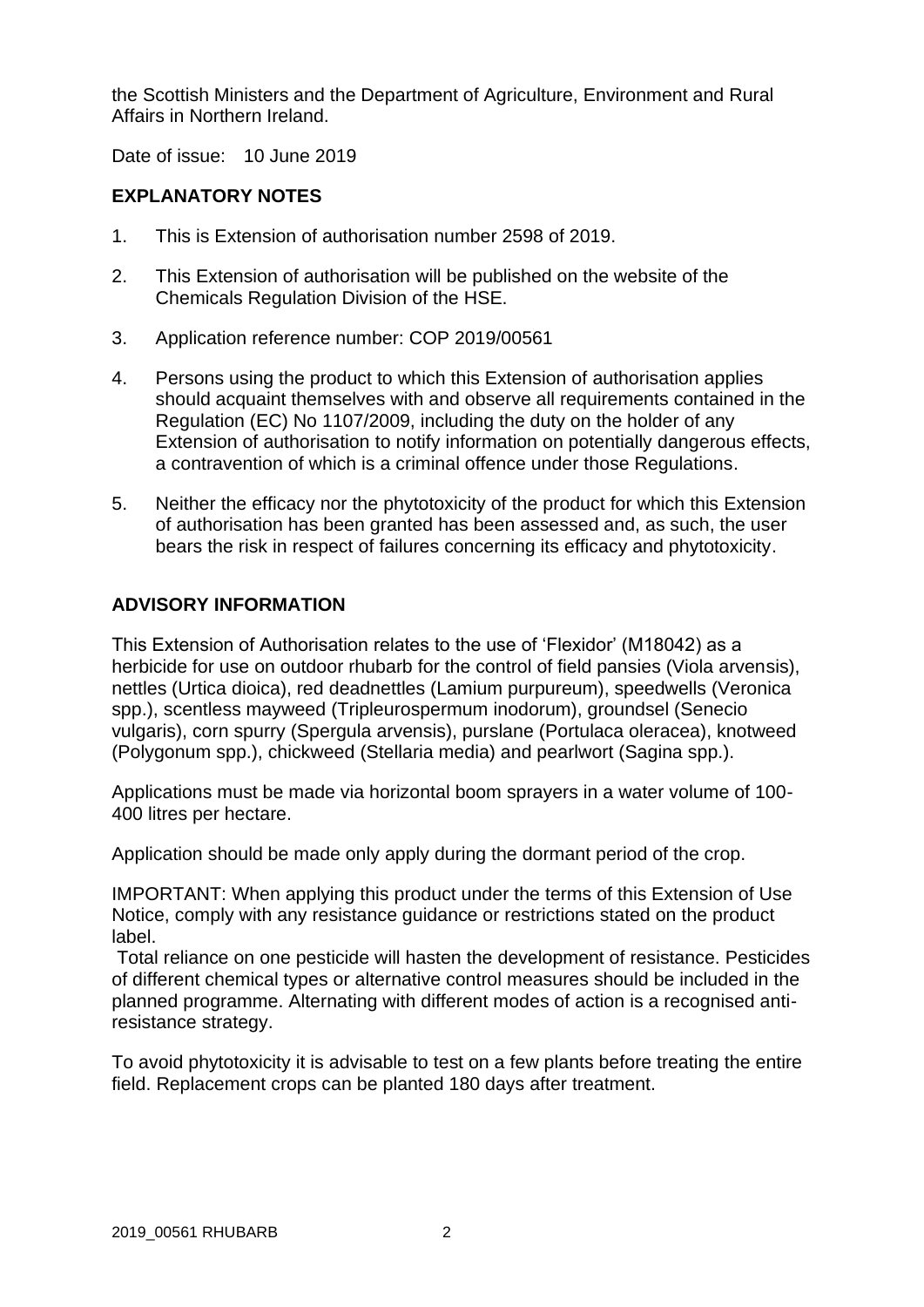# **APPENDIX 1: CONDITIONS OF EXTENSION OF AUTHORISATION**

The conditions below are obligatory. They must be complied with when the Extension of authorisation occurs. Failure to comply with the following conditions will result in the withdrawal or amendment of the Extension of authorisation under Regulation (EC) No 1107/2009 and may result in other enforcement action, including prosecution. For the purposes of this Extension of authorisation only, the conditions and/or requirements shown below supersede any corresponding conditions and/or requirements set out on the label or otherwise provided for under the product authorisation **which would otherwise apply**.

| Field of use:                                                             | <b>ONLY AS A HERBICIDE</b>                              |                                                                                                                                                                           |                                                 |                                                                                                                                                                                                                                                     |                                             |  |  |  |
|---------------------------------------------------------------------------|---------------------------------------------------------|---------------------------------------------------------------------------------------------------------------------------------------------------------------------------|-------------------------------------------------|-----------------------------------------------------------------------------------------------------------------------------------------------------------------------------------------------------------------------------------------------------|---------------------------------------------|--|--|--|
| User:                                                                     | Professional                                            |                                                                                                                                                                           |                                                 |                                                                                                                                                                                                                                                     |                                             |  |  |  |
| Crops/situations:                                                         | Maximum<br>individual dose:<br>(litres product /<br>ha) | dose:                                                                                                                                                                     | Maximum total                                   | Maximum<br>number of<br>treatments: (per<br>year)                                                                                                                                                                                                   | Latest time of<br>application:              |  |  |  |
| Outdoor rhubarb                                                           | 0.4                                                     |                                                                                                                                                                           |                                                 | 1 See Other<br>Specific<br><b>Restriction 5</b>                                                                                                                                                                                                     | During the<br>dormant period<br>of the crop |  |  |  |
| The following Aquatic Buffer Zones must be observed:<br>Crops/situations: |                                                         | Aquatic buffer Comment:<br>zone distance<br>(metres):                                                                                                                     |                                                 |                                                                                                                                                                                                                                                     |                                             |  |  |  |
| Rhubarb                                                                   | 20                                                      |                                                                                                                                                                           | see Environmental Protection Phrases 1<br>and 2 |                                                                                                                                                                                                                                                     |                                             |  |  |  |
| <b>Operator Protection:</b>                                               | (1)                                                     |                                                                                                                                                                           | contaminated surfaces.                          | Engineering control of operator exposure must be<br>used where reasonably practicable in addition to the<br>following personal protective equipment:<br>Operators must wear suitable protective gloves<br>when handling the concentrate or handling |                                             |  |  |  |
|                                                                           |                                                         | However, engineering controls may replace personal<br>protective equipment if a COSHH assessment<br>shows that they provide an equal or higher standard<br>of protection. |                                                 |                                                                                                                                                                                                                                                     |                                             |  |  |  |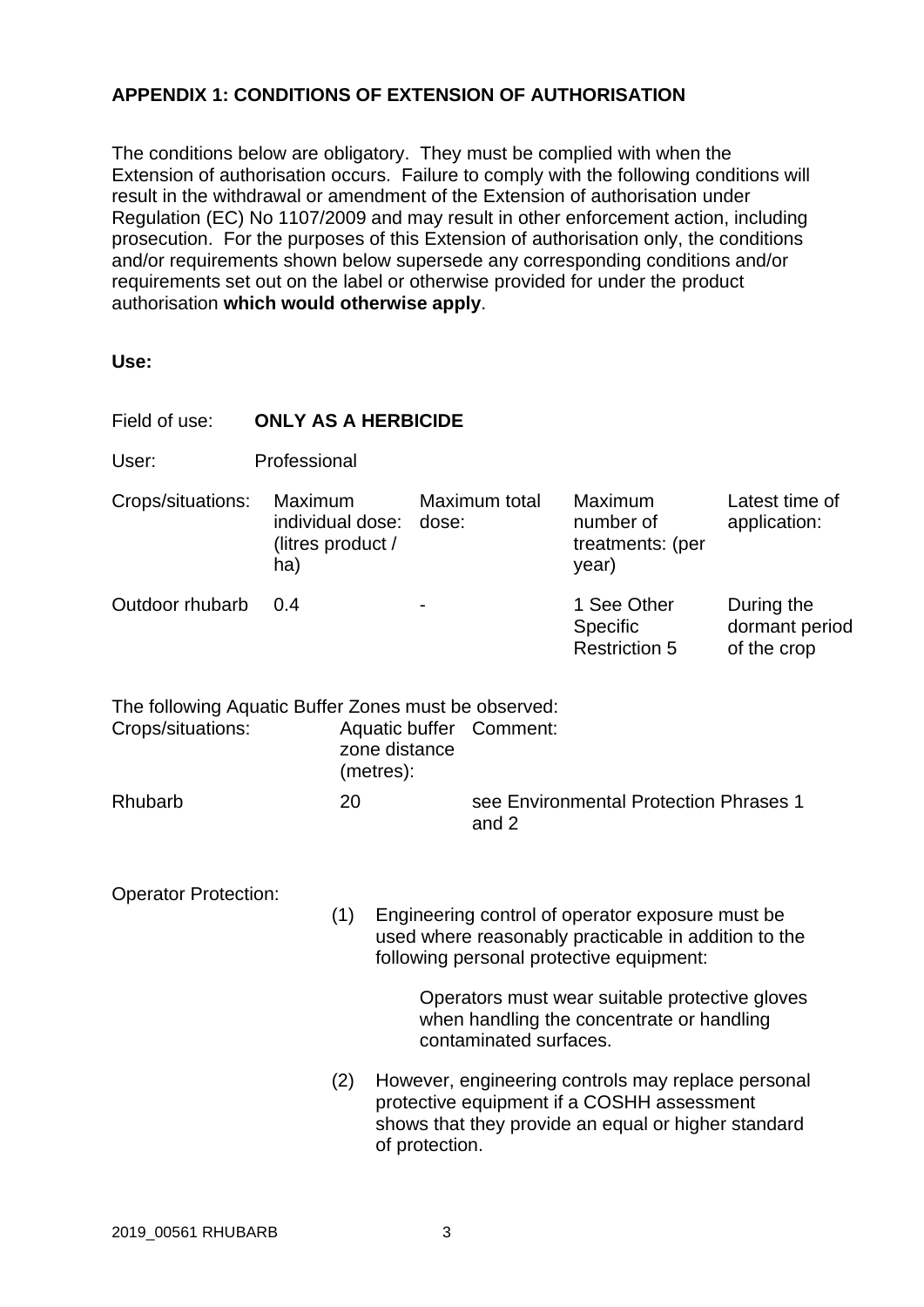Environmental protection:

- (1) Horizontal boom sprayers must be fitted with three star drift reduction technology for all uses.
- (2) Crops/situations with >5m buffer zone:

Since there is a risk to aquatic life from use, direct spray from horizontal boom sprayers must not be allowed to fall within the distance specified for the crop of the top of the bank of any static or flowing waterbody or within 1m of the top of a ditch which is dry at the time of application.

Spray must be aimed away from water.

- (3) Buffer zones must be measured in accordance with the guidance set out in the booklet 'Local Environment Risk Assessment for Pesticides - Horizontal Boom Sprayers' available from HSE Chemicals Regulation Division's website and any amendments made to it.
- (4) The results of the LERAP must be recorded in written form and must be available for a period of three years for inspection to any person entitled to exercise enforcement powers under or in connection with the Plant Protection Products Regulations 2011 or the Plant Protection Products (Sustainable Use) Regulations 2012. (An electronic record will satisfy the requirement for a written record, providing it is similarly available for inspection and can be copied).

Other specific restrictions:

- (1) This product must only be applied in accordance with the terms of this extension of authorisation, the product label and/or leaflet and any additional guidance on extensions of authorisation.
- (2) This product must not be applied via hand-held equipment.
- (3) Buffer zones greater than 5m are NOT eligible for buffer zone reduction under the LERAP scheme.
- (4) Low drift spraying equipment must be operated according to the specific conditions stated in the official three star rating for that equipment as published on HSE Chemicals Regulation Division's website. These operating conditions must be maintained until 30m from the top of the bank of any surface water bodies.